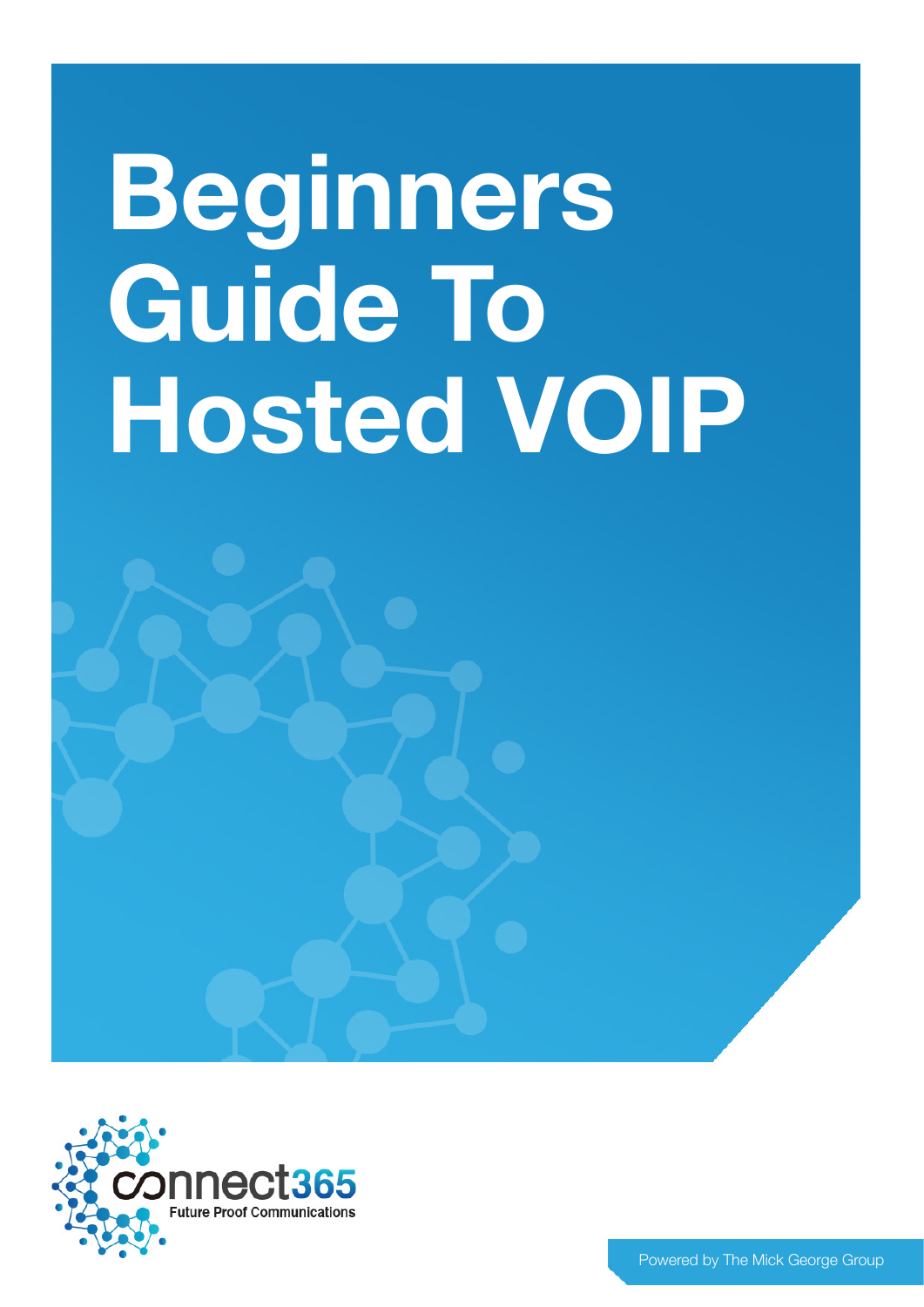# **VOIP**, HEARD ABOUT IT?

Hosted VoIP (an acronym for "Voice over Internet Protocol") is a type of internet phone system which is quickly taking over from standard business phone systems and landlines. The VoIP industry is now worth £40bn and growing at approximately 9% per year. Simply put, it is a piece of technology that converts voice calls into data and then transmits them over the internet. VoIP offers a number of cost-saving benefits and features that can help businesses improve their communications.

### **Should you consider switching?**

Deciding whether to switch from a familiar technology that's been tried and tested for decades to something new can be a nerve-wracking process. It's vital that you understand what the technology is, how it works and compares to other systems, and what the considerations of switching are, before you can decide whether it is right for you.

To help you get to grips with how the technology works and the relevant terminology, we've created this simple guide which will explain all you need to know about VoIP, and help you make the right choices for your business.



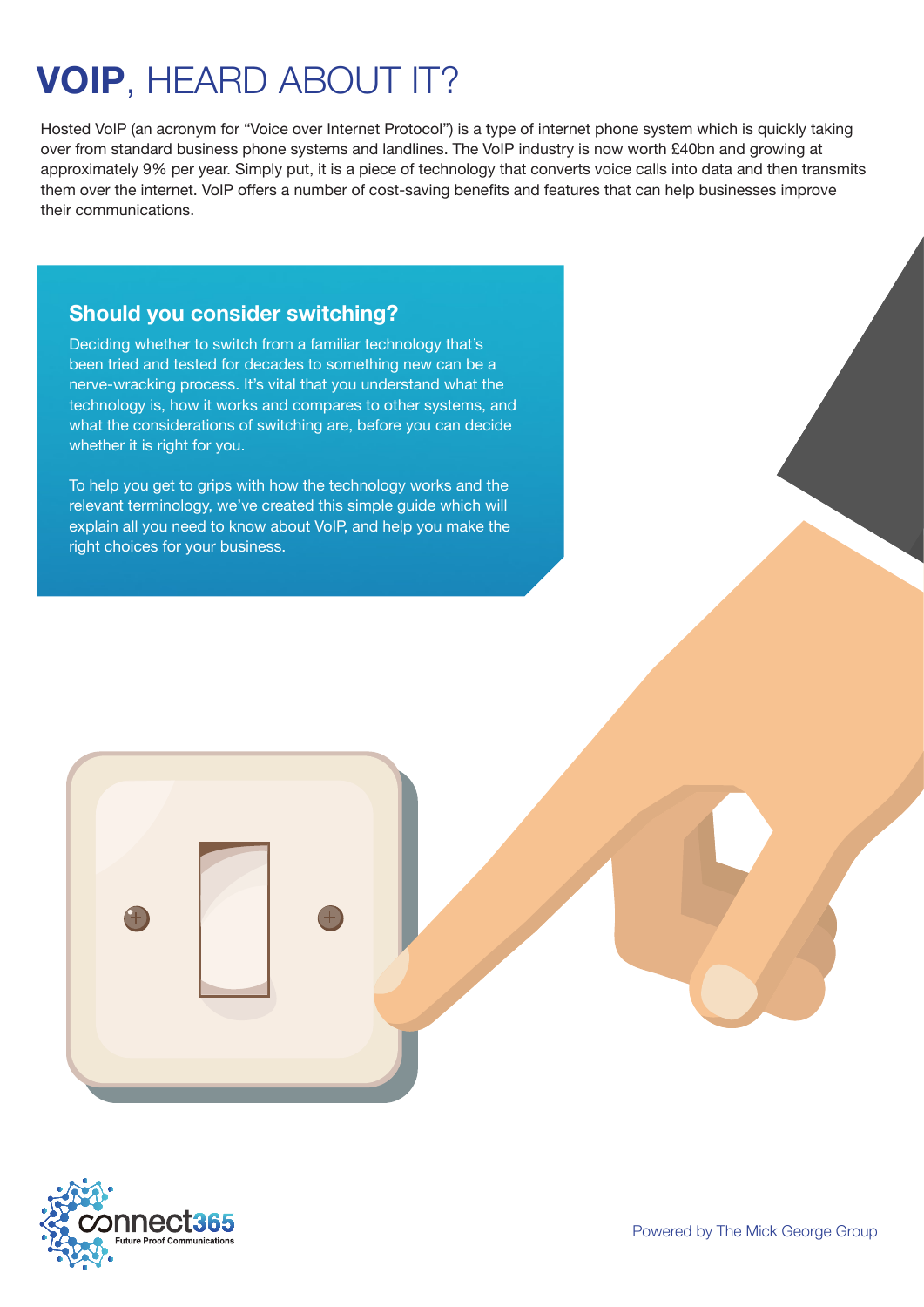# WHAT IS **VOIP?**

The simplest way to understand VoIP is to imagine it as a private members club. The club you choose, who the other members are, which facilities you use and how often, will affect how much value you get from your membership. If you do not have VoIP, you are a non-member.

### **1. Membership**

You join the club via a VoIP service provider and to activate your membership you need a reliable, fast internet connection, and a special VoIP phone or a 'softphone' app. The cost of membership is quite affordable (around the same price as a conventional business phone system), but has the potential to save you lots of money depending on how much you interact with other club members.

#### **2. Other Members**

As part of your membership you can call other members of your club (people using the same VoIP platform as you) for free, or at a discounted rate.

If you call an affiliate member (people using a different VoIP platform to you) you can sometimes get cheaper calls – but this depends on what the affiliate club's setup is.

If you call a non-member (people using standard phones and phone lines (called PBX) then you pay standard rates for your phone calls.

Sometimes you'll know that the people you're calling are club members, such as fellow colleagues in your own office or other offices, and sometimes you won't. If you pick a club where you already know lots of the members, you can make big savings. If you never ring other club or affiliate members, then you probably won't save much – though there can still be other benefits to being a member (e.g. lower running costs, enhanced features).

#### **3. Facilities**

As part of your VoIP club membership you get the use of lots of facilities that non-members don't get, such as access to a clever portal that links to your computer diary (e.g. through MS Outlook) and can redirect calls when you're in a meeting. The portal also enables you to redirect calls and your answerphone to your mobile or other landlines so you never miss calls because you're away from your desk.

You can get an upgraded membership to use even more features, like call recording, but obviously the pricing and benefits offered depend on which club you decide to join, and what features you want to use.

It is the club's job to make sure that you always have access to state-ofthe- art facilities so, over time, it will upgrade the facilities automatically and ask if you would like the latest premium features on your phone system.

### KS UN **HOSTED VOIP MEMBERS ONLY**

**PASS**

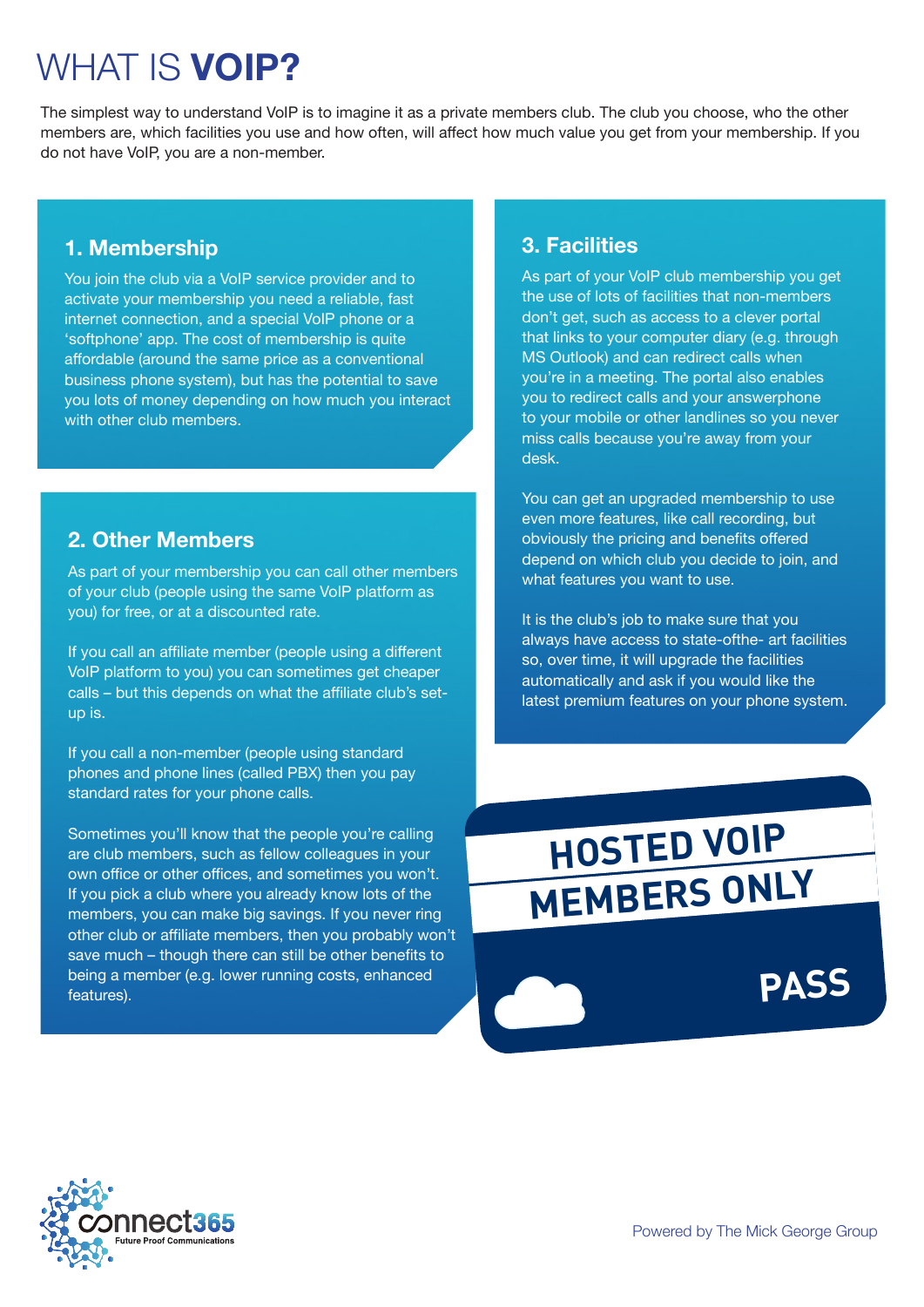# **VOIP** VERSUS **PBX**

VoIP is a piece of technology that converts voice calls into data and then transmits them over IP (internet protocol) or digital networks, such as broadband, Ethernet, WiFi or even 3G and 4G. To use it you need to switch from using a standard telephone system and phone line (a PBX telephone system), to hosted VoIP. This means that the 'brains' of your telephone system is moved off site and into a service provider's data centre. It also requires you to get a special VoIP phone - which looks like a standard phone, but is actually more like a computer - or a softphone app which can be accessed from your PC, smartphone or tablet.

With a standard phone system, adding or removing users requires an engineer to move the lines. With VoIP, because it uses an internet connection, adding and removing users is much simpler and can be done via an internet portal.

#### **Think of it as...**

A desktop PC (PBX) compared to a laptop with a Gmail account (VoIP). With a desktop PC you have to be at your desk to use it. If you're not at your desk, you can't. With a laptop, you can move it quickly and easily to a different desk and as long as it has an internet connection you can communicate with people. Even if you don't have your laptop with you but you have a smartphone or another computer you can still get your Gmail messages (calls/voicemails) through an internet connection because the information is stored in the cloud.

- Are a small business
- Have 5 to 200 people
- Have fibre broadband available



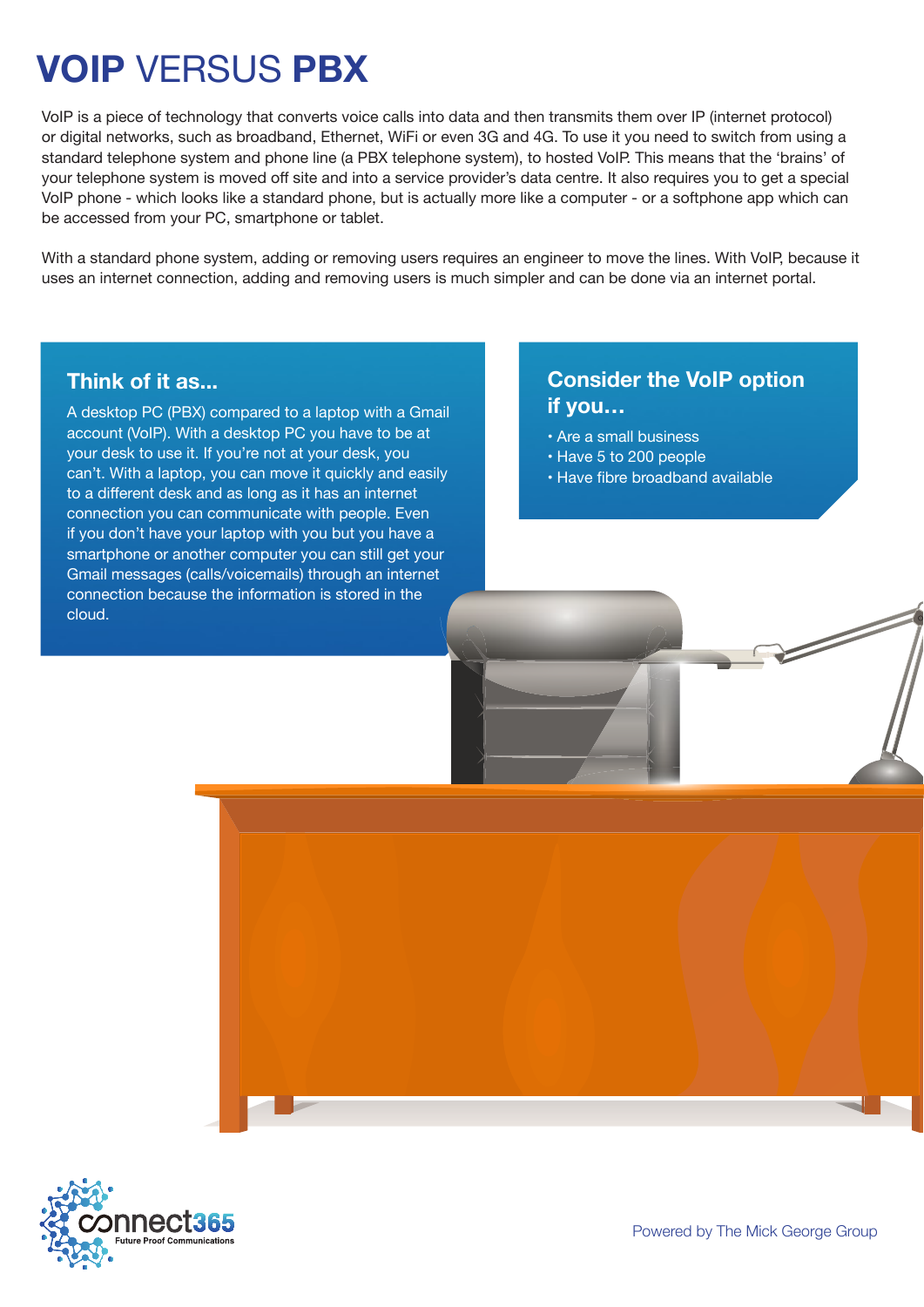# **ON-NET** VERSUS **OFF-NET**

On-net calls are made using a hosted VoIP solution to recipients using the same service provider and the same platform. These are usually free or much cheaper than standard call rates.

Off-net calls use traditional phones and phone lines and are made to non-hosted VoIP users, or recipients using a different VoIP service provider and platform. These calls are chargeable at your service provider's standard rate.

### **Think of it as...**

An online dating agency. Once you've joined, you can contact other members of the same dating agency for free (or at a heavily discounted rate). If you want to contact someone who uses a different dating agency (i.e. a company that uses a different phone system) you have to pay to contact them.

- Make lots of internal calls
- Have lots of different offices within the same company



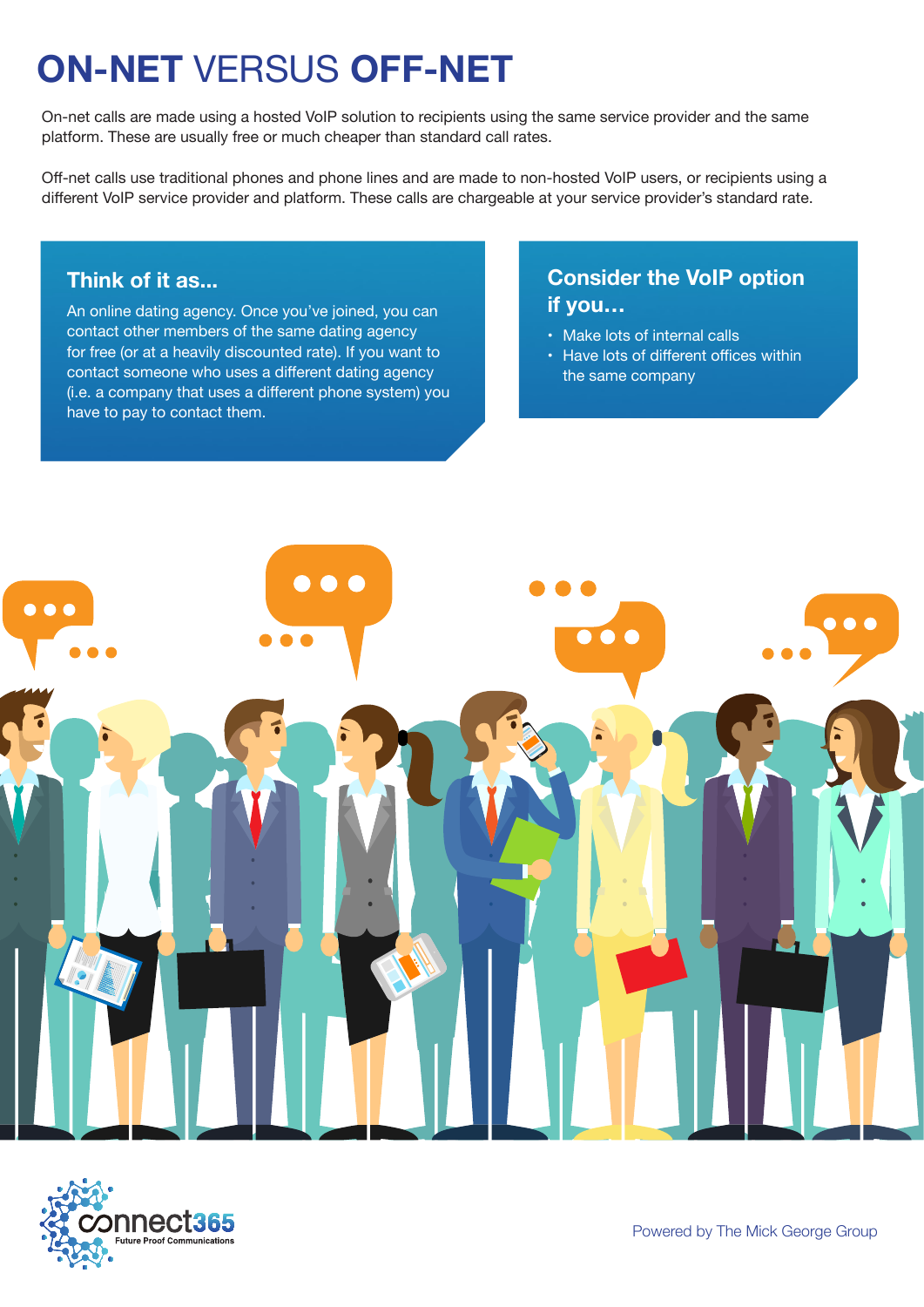# **INTERNET** VERSUS **PHONE LINE**

We've all experienced delay on a phone call, whether it's through a poor mobile signal, or a long distance call, and know that a split second delay can make conversation incredibly difficult, as people find themselves talking over each other.

Unlike a landline or mobile phone call, the experience and quality of a VoIP call is all dependent on how strong or fast your internet data connection is. It is imperative to have plenty of bandwidth and a good internet data connection to ensure peak performance. Many VoIP providers advise that businesses should have an internet connection dedicated solely for VoIP usage.

### **Think of it as...**

A road. The bigger and less congested the road (internet connection) is, the faster you will be able to go. The smaller and more congested it is, the more delays you'll experience.

- Have fibre broadband or a superfast connection available in your area
- Don't experience connectivity problems
- Are eligible for the Government's Superfast Britain grant

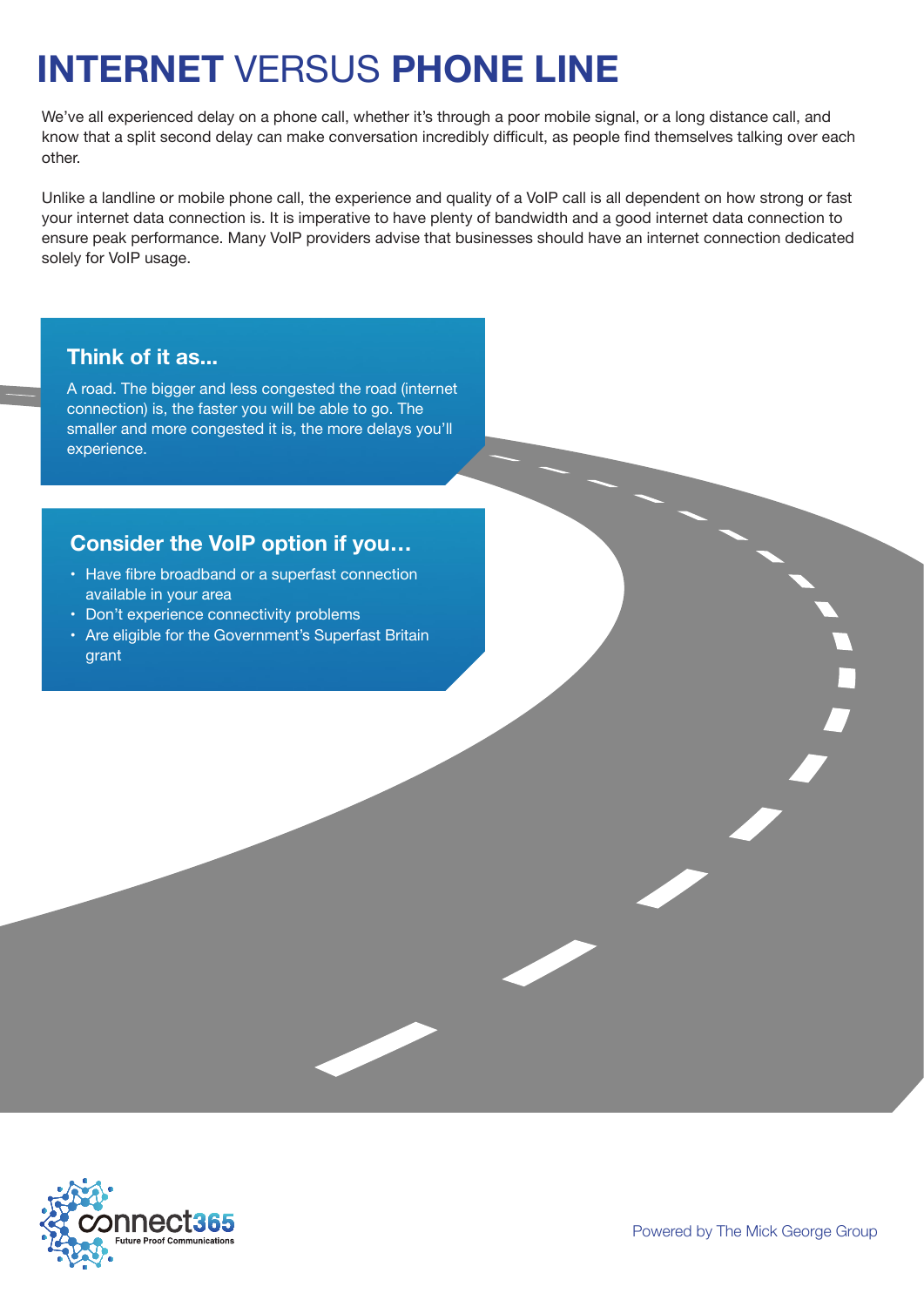# **WIDEBAND** VERSUS **NARROWBAND**

During the design of conventional telephony systems, it was established that it was not necessary for listeners to hear all the frequencies that make up the human voice in order to determine the words being spoken. So a standard phone system was designed to pick up and transmit a specific sound range, based on frequency (300hz to 3400kHz), to allow people to converse, but avoid unnecessary complexity. This range is called narrowband.

Changes to high definition technology have prompted users to demand a superior quality audio experience. Wideband is able to pick up and transmit a broader sound range (150hz to 7kHz or higher) and therefore gives more sound clarity and a better quality. The clearer the sound is, the less likely listener fatigue will be, during the call.

### **Think of it as...**

Standard TV and HD TV. You won't miss out on any of the action by watching your favourite soap opera on a standard TV (phone), but if you want to watch a wildlife documentary (i.e. need good call quality), the picture clarity on HD will be better, enabling you to see more detail.

- Make calls in a noisy environment
- Make lots of conference calls



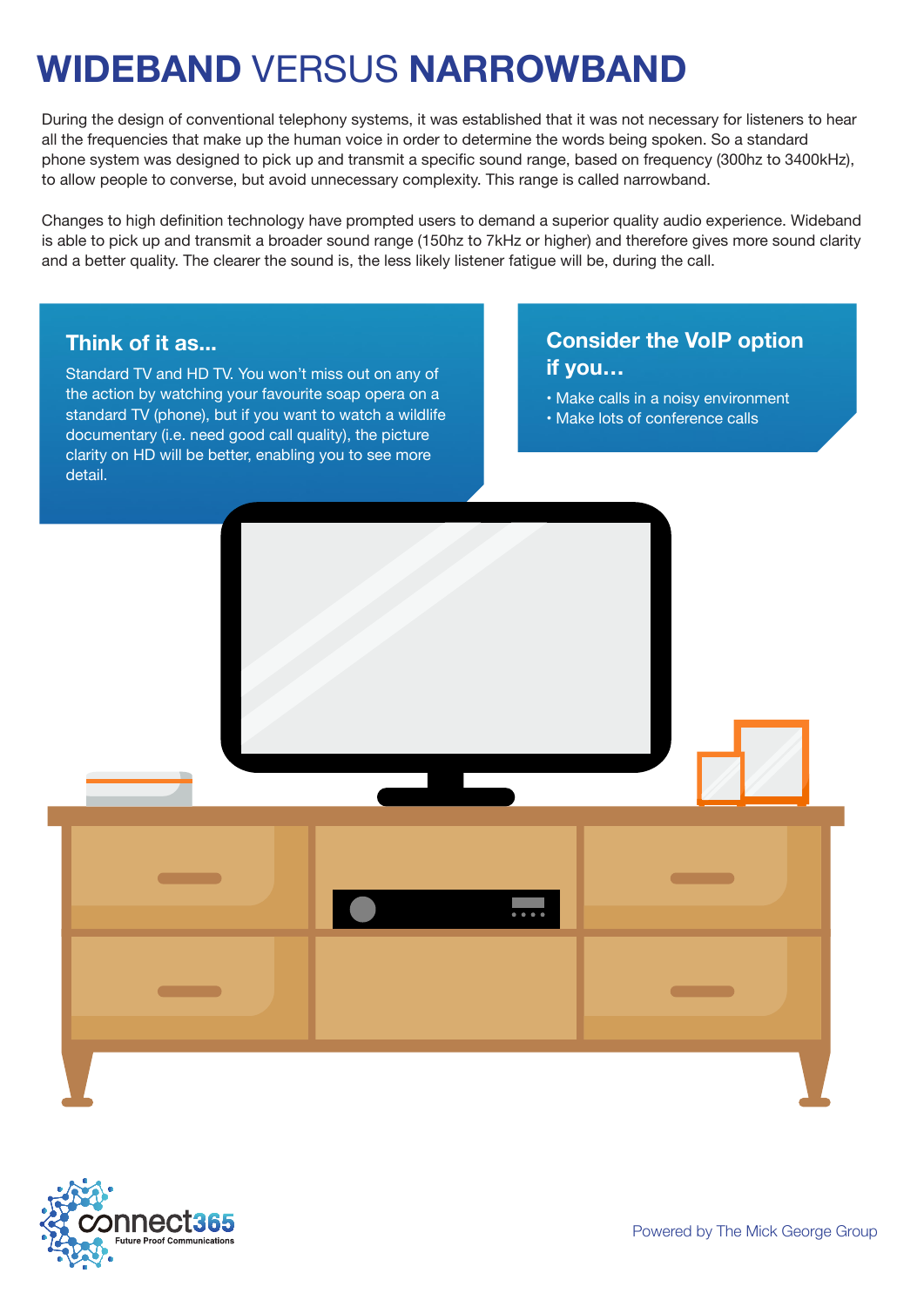# **SIP TRUNKING**

SIP (Session Initiation Protocol) trunks are used to add VoIP lines to a business' existing, standard (PBX) phone system. This is particularly useful for businesses with periods of high seasonal demand or that are experiencing a period of sharp growth.

The trunks allow you to use a standard phone system and simply convert the call into data so that it can be carried over the internet rather than a phone line, and you can keep adding more trunks to your phone system if and when you need them. However, a SIP trunking system will only trunk (convert them to data and transmit them over the internet) if all of the other standard (PBX) phone lines are already in use.

### **Think of it as...**

An extension lead which can be plugged in to an existing power socket (conventional phone system), if and when extra lines are needed.

- Have a standard PBX system
- Experience high seasonal demand
- Experience unexpected high call volumes
- Need more phone lines
- Have a high speed internet connection